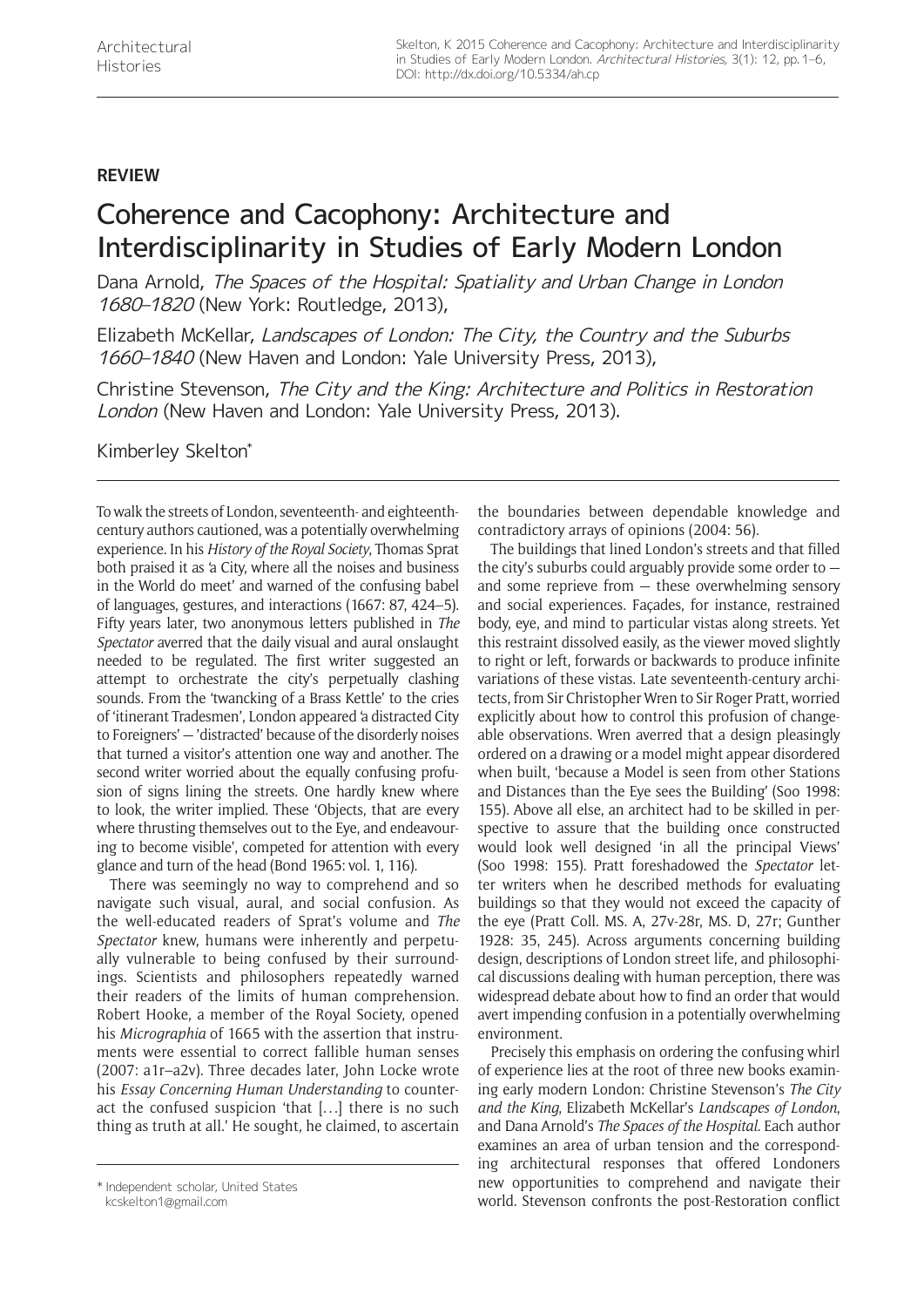between the Crown and the City of London under Charles II. from his return in 1660 to the monarchy's assumption of unchallenged authority in 1683. This political struggle was longstanding, but it intensified during the reign of Charles II, who reinstated royal authority after two decades of monarchical absence. Where Stevenson focuses on political tensions in the heart of the capital, McKellar turns to a social history of the suburbs. Such ambiguous areas between the urban and rural were inhabited by the 'middling sort', who ranged from wealthy professionals to small tradesmen. Increased building in the suburbs during the late-seventeenth and eighteenth centuries, McKellar argues, emphasized the 'in-between' physical and social nature of this zone (xv). Arnold, too, asserts that the lateseventeenth and eighteenth centuries were marked by social unpredictability. Her study on the expansion of hospital building examines the ways in which a specific building type served to negotiate these anxieties. By containing social outcasts — namely prostitutes and the insane — the hospital confined and controlled individuals who could disrupt well-established social expectations.

From the first pages of her beautifully designed *The City and the King*, **Christine Stevenson** focuses on the ways in which early modern Londoners sought to make their city comprehensible. Her introduction stresses two particular questions: first, how buildings conveyed meaning, and second, why patrons felt the need to build at certain times. The first two chapters then set out the broad cultural context for these questions, studying especially how mid-seventeenth-century Londoners would have expected meaning to be conveyed through architecture. Chapter 1 surveys a wide range of themes, from the status of the architect to parallels between buildings and other meaning-laden symbols, including emblems. Chapter 2 examines two areas of pre-Restoration London, Cheapside and the precinct of St. Paul's, to underline issues key to later chapters. For instance, Stevenson discusses royal progresses along Cheapside to explore how buildings gained political associations through subsequent use  $-$  a foreshadowing of Charles II's royal entries. Following this introductory analysis, Chapters 3 to 9 offer a chronological narrative of tense City-Crown interactions from 1660 to the early 1680s, using a sequence of case studies. Chapter 3 explains the political significance of Charles II's 1660 and 1661 entries via an interdisciplinary range of sources and themes, including the texts describing his entries, the use of Classicism to represent civic identity across London's gates, and the locations chosen to display the heads of Charles I's executioners. In Chapter 4, Stevenson focuses on Charles II's coronation entry in 1661, specifically the temporary arches created for this event, the concern of those designing the entry with the varying abilities of different viewers to comprehend underlying meanings, and the political unrest reflected in the commemorative texts describing the entry. The author then turns to the Great Fire and the subsequent rebuilding of London. Chapter 5 probes contemporary descriptions of the partially destroyed city as well as the plans to redesign it. Chapter 6 highlights four structures — Temple Bar, Ludgate, the Royal Exchange, and Guildhall Yard — rebuilt

amidst concern over Charles II's profligacy and his conversion to Catholicism. In Chapter 7, Stevenson shifts from architecture to other media, encompassing royal equestrian sculpture and goldsmith work, to elucidate the political tensions of the 1670s and so to provide the context for the buildings discussed in the following chapters. Chapter 8 considers Robert Hooke's Monument designed to commemorate the Great Fire, which Stevenson interprets in light of political uncertainties during the 1660s and Hooke's ideas of memory. This chapter also analyzes his Bethlem Hospital alongside philosophical and political attitudes toward insanity. With Chapter 9, Stevenson reveals the impact of tensions between the City and the Crown on religious architecture and furnishings, including the rebuilt City Churches and Wren's St. Paul's. In her final chapter, she steps back to examine the symbolism of London as a whole; she probes texts describing the experience of viewing London from tall buildings, before closing on the Crown's assumption of authority over the City in 1683.

By offering a rich cultural and architectural narrative of these two decades of political struggle, Stevenson adds unprecedented historical texture to often austere narratives of Restoration architecture. Where historians have frequently focused on important designers like Sir Christopher Wren and Robert Hooke, *The City and the King* emphasizes other actors — for instance, the Lord Mayors John Robinson and William Turner, whose biographies open Chapters 5 and 6. Where scholars have prioritized large projects such as Whitehall Palace, the Royal Hospital at Chelsea, and St Paul's, Stevenson includes such transitory and liminal structures as the temporary arches for Charles II's entries. Moreover, she enriches familiar modes of building history and description with a wealth of new primary sources, from the texts describing Charles II's entries to the writings of Hooke on memory. As a result, her readers are able to appreciate a broad and nuanced range of architectural responses to the tensions of the Restoration years.

Because of the difficulties inherent in linking often disparate buildings and objects, the connections among Stevenson's materials can appear murky. Her evocation of how buildings convey meaning — one of the two goals stated in the introduction — is particularly clear in Chapter 4 on Charles II's coronation entry, when she considers how various triumphal arch designs and their corresponding meanings were available to different audiences. Chapter 7, which interprets the statue of Charles I at Charing Cross in light of his portraits and of other equestrian statues, is likewise very cogent. In Chapter 5, however, one wonders how relevant the career of Lord Mayor John Robinson is to descriptions of burned-out London and its reconstruction. One might similarly ask how, in Chapter 6, the two City gates are connected to the Royal Exchange and Guildhall Yard as examples of the tensions between City and Crown. To some extent this drawback is unavoidable; attempts to make tighter and clearer connections could also potentially diminish the rich cultural context that Stevenson attempts to evoke. If the discussion had been tied repeatedly to a single dominant theme, the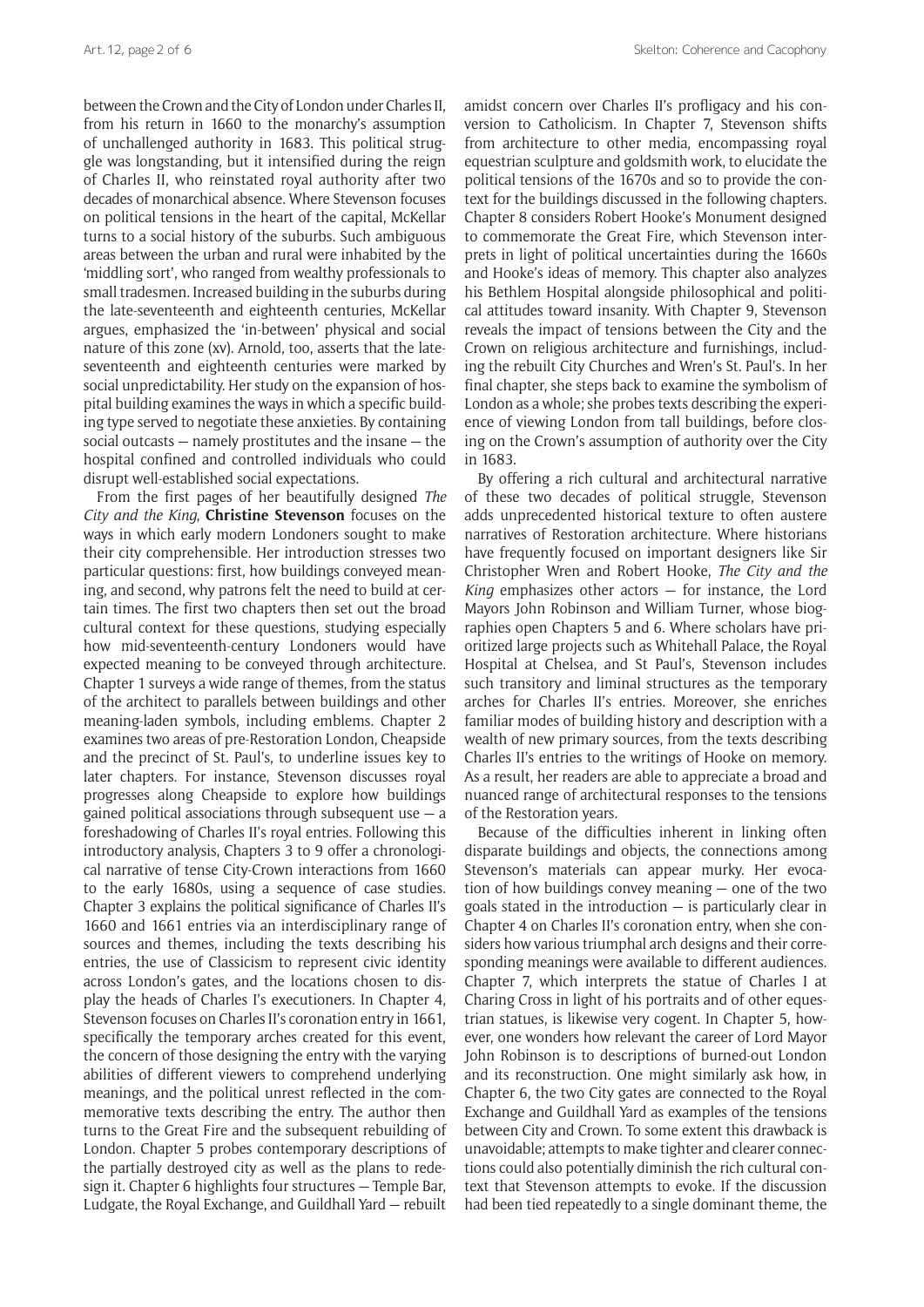issues raised by this volume would have correspondingly narrowed. Freed from such guideposts, Stevenson's readers can roam through the book, exploring a wide range of issues, from intersections of political and material culture surrounding the 'Freedom of the City' given to Charles II in the form of a gold box to intertwined intellectual and architectural debates underpinning the articulation of Hooke's notions of memory in the Monument. *The City and the King* remains generously open to an interdisciplinary range of readers and consequently provides a foundation towards more holistic cultural and architectural histories of Restoration England.

**Elizabeth McKellar**'s *Landscapes of London* shifts attention from the City center to the suburbs, from political conflicts to social identity, and from a concentrated focus on the Restoration decades to a broad chronological sweep encompassing the late seventeenth century and the early nineteenth. In her handsomely crafted volume, McKellar argues that intensified building in the environs of late seventeenth- and eighteenth-century London foreshadowed both the now-familiar planned suburb and, more importantly, 'middle-class culture and consumption' (xiv). Following a preface and introduction setting out her argument, McKellar offers a two-part discussion. The first part surveys visual and textual representations of London as indicators of shifting attitudes toward suburban areas, while the second examines particular case studies in the environs. Chapter 1 describes maps of London, Chapter 2 discusses guidebooks, urban histories and other textual descriptions, and Chapter 3 considers prints of the London countryside — including views from Richmond alongside textual sources revealing the aesthetic categories with which viewers evaluated the scenes before them. We learn, for instance, how maps allocated ever more space to the environs, how late eighteenth-century guidebooks increasingly stressed leisure and domestic activities when describing these areas, and how the suburbs were interpreted as regional, southern landscapes rather than 'national' ones in the context of rising British tourism.

Part 2 begins with Chapters 4 and 5, in which McKellar examines case studies from the first part of her book's chronological sweep — 1660 to 1790. Chapter 4 focuses on the pleasure gardens and spas of Islington, Hampstead, and Marylebone to reveal how changes in leisure activities, including the increased presence of women, sparked anxiety that social and moral expectations would break down in these ambiguous 'in-between' suburban areas. Through close study of archival documents and newspaper advertisements, Chapter 5 surveys innovative housing types constructed in Highgate and discusses the influx of newly wealthy City of London residents. Chapter 6 then offers a sweeping overview of suburban changes during the latter decades of McKellar's chosen period, 1770 to 1840. Here, McKellar concentrates on the urban, suburban, and rural houses of John White, architect and surveyor to the Duke of Portland, viewing them in a range of contexts that encompass the development of new cuboid houses, the professionalization of the architect, and anxiety about despoliation of the land resulting from suburban building. Chapter 7 concludes her discussion with a

detailed examination of John Nash's Regent's Park to consider how the developments she has described underpin the more formally planned suburb.

Like Stevenson, McKellar offers her readers an unusually nuanced cultural portrait of early modern London by expanding the narrative of architectural history beyond canonical buildings and architects. Familiar names and structures are even less frequent here than in Stevenson's book. Uvedale Price, for instance, appears only briefly during her discussion of the Picturesque in Chapter 3, and it is not until the final chapter that one encounters a canonical architect in John Nash. Instead, one learns about repurposed buildings, structures built *ad hoc*, and the little-known guidebooks and novels which described the uses of suburban spaces. These structures and individuals, furthermore, emerge from a wealth of often unexpected primary sources, including newspaper ads, letters, prints, and even a painted fan commemorating a house-warming. The explanatory captions that accompany McKellar's numerous illustrations add further details to her portrait, pointing out noteworthy features of a building or offering additional historical details. This emphasis on articulating a cultural and architectural history through little-known structures and people is, in fact, an explicit methodological goal for McKellar. As she explains in the first pages of her book, her interest is 'landscape', by which she means a region in its entirety its layered historical phases, as well as its representation in print and text (xii). She is keen, moreover, to emphasize London's northern outskirts, which have received little attention in comparison to the southwest and east, and to avoid frequently recited teleological tropes in which 'suburbanization, urban morphology and cultural plurality' appear as though predestined (2).

Despite this cultural and historical detail, however, one is left with a question from McKellar's preface and introduction: what is it about these ambivalent environs with their intensity of buildings, activities, and people that demonstrates middle-class culture and consumption? Admittedly, *Landscapes of London* is filled with stories of the 'middling sort' rather than the gentry and nobility. Chapters 4 and 5 do elucidate specific aspects of middle-class culture in discussing the spaces, activities, and ambiguities of leisure and the domestic sphere. Yet the connection is tenuous elsewhere: how are the various trends — for instance, the professionalization of the architect noted in Chapter 6 — related to the articulation of middle-class culture and consumption? Likewise, how does the detailed analysis of prints and textual descriptions in Part 1 contribute to McKellar's argument?

Paradoxically, the lack of a consistently unifying argument may be seen as one of the book's strengths, to the extent that it broadens our understanding of early modern London's cultural and architectural history. The phrase 'middle-class culture' suggests a cohesive social identity defined by a finite list of characteristics, neatly paired with an equally finite set of architectural features. By steering clear of such a tidy argument, McKellar allows her readers to observe the wide range of factors which contributed to buildings and activities in London's environs — from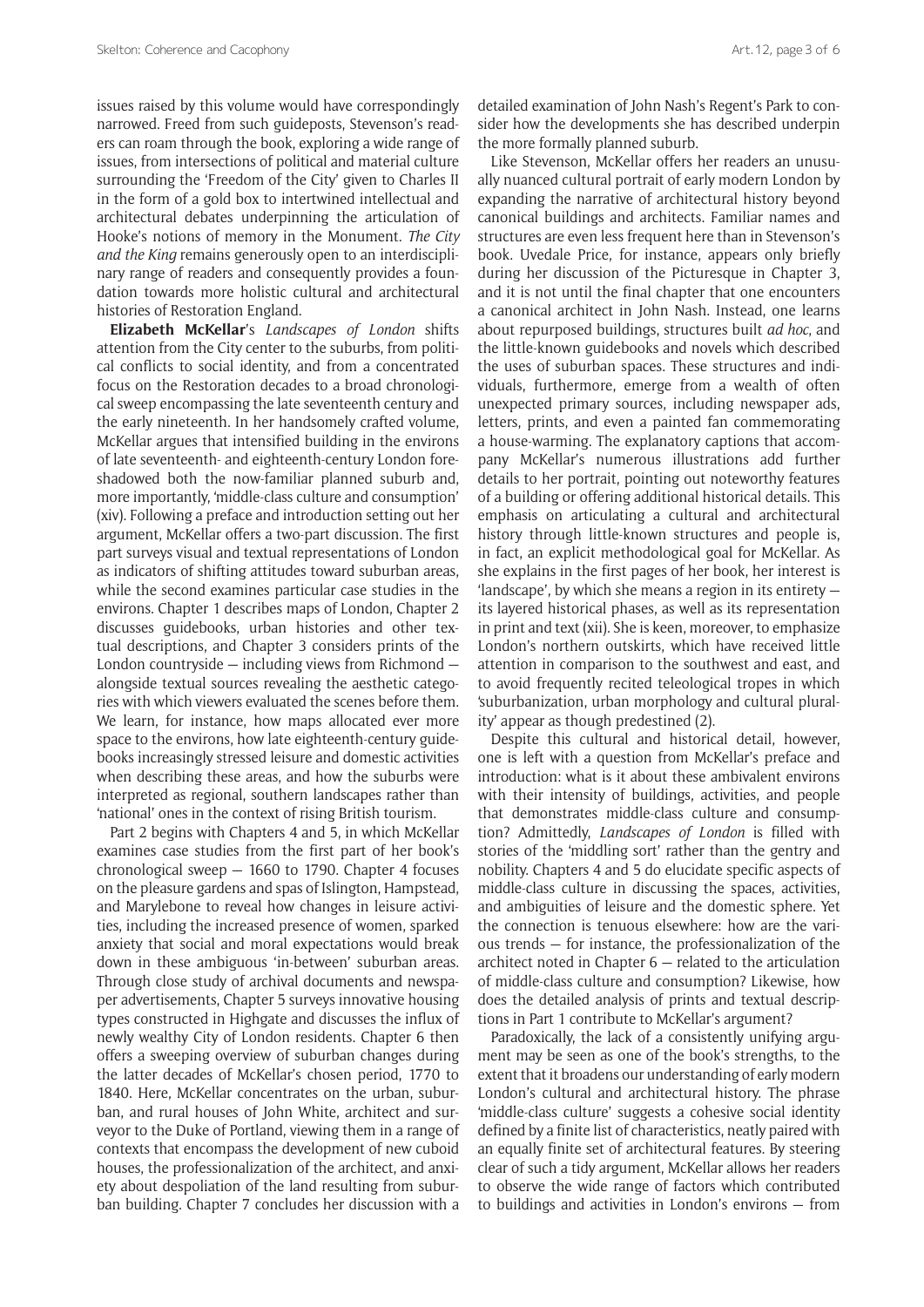the professionalization of the architect to anxieties about leisure and luxury. Moreover, *Landscapes of London* transcends frequently reiterated divisions between 'high' architecture and the vernacular, between the work of 'architects' and that of builders or developers. Debates about the sublime and picturesque in Part 1, for instance, frame McKellar's subsequent discussion of little-known buildings transformed *ad hoc* into new leisure spaces. This book is most successful in its quest to bring the 'cultural plurality' of early modern London to the fore. It explores a complex phenomenon: an area, a group of people, and sets of buildings that often fall between traditionally opposed historiographical extremes — city and country, 'high' and vernacular architecture, gentlemen and the 'middling sort'.

Through her briskly argued *The Spaces of the Hospital*, **Dana Arnold** bridges similar oppositions across approximately the same period, from 1680 to 1820. Arnold zooms in on a particular building type that, like the London environs, registers social ambiguities. The hospital, she argues, served to contain social outcasts, whose potential threat to established mores required them to be separated from accepted society. Following Foucault explicitly, she asks how the power and authority of the hospital – both a building and a set of processes – instilled accepted patriarchal values, thereby shaping inmates into predictable members of society. Departing from Stevenson and McKellar, Arnold uses this question to open up an issue of architectural theory: how can we add 'an historical dimension' to 'the problematics of space and spatiality' in architectural writing (xv)? That is, how can Foucauldian notions of structuring space through disciplinary authority add social and historical context to often abstract architectural discussions? To address both her Foucauldian argument and her question about architectural theory, Arnold structures her book thematically rather than chronologically.

After an introductory chapter that surveys changes in the hospital from 1680 to 1820, the remaining chapters isolate particular themes linking hospital, inmates, and urban setting. Chapter 2 employs Foucault's notion of heterotopia in arguing that the hospital served to destabilize to invert, neutralize, or mirror — familiar expectations of one's surroundings. Arnold studies how the Royal Hospital Chelsea and Royal Naval Hospital at Greenwich both imitated London's existing physical fabric, while offering utopian visions of urban planning. In Chapter 3, she describes the spatial experience of the hospital by pairing a case study of Bethlem with the notion of home, evoked partly through the traditional relationship between occupants and visitors in practices of hospitality. Chapter 4 turns to the metaphorical notion of dirt as an unwanted and destabilizing substance, in order to probe how social outcasts, specifically prostitutes, were contained and 'reformed' inside the hospital. With Chapter 5, Arnold shifts her focus to social context, and in particular patronage. The sociologist Marcel Mauss's arguments about giftgiving are juxtaposed with case studies of the men who supported Guy's Hospital and the Foundling Hospital to highlight the reciprocity involved in eighteenth-century philanthropy: charity obliges respect and the recognition

of power. A final chapter on the Foundling Hospital and St. George's Hospital reveals ways in which such institutions both shaped and were shaped by their surroundings.

Arnold's holistic portrait of the hospital — its exterior design, interior spaces, patrons, and relationship to its site — leads to unexpected and creative results. Pairing the metaphorical notion of dirt and the socially liminal position of the prostitute in Chapter 4, for instance, Arnold envisions in detail the separation of visitors and inmates inside the chapel of Magdalen Hospital. Not only did a screen prevent them from seeing each other, but the prostitutes were further hidden behind large straw bonnets that covered their faces. Historians of architecture often describe early modern buildings as though they were emptied of occupants. Arnold, in contrast, has filled her hospitals with a diverse group of users responding to an entire disciplinary regime, including both built structure and clothing.

Although often daring and original, Arnold's juxtapositions are sometimes confusing and under-explained. In Chapter 2, the author pairs hospital and home on the reasonable basis that the former were frequently located in townhouses, but also on the puzzling one that house and hospital were both of interest to visitors. While houses and hospitals were admittedly alike in this respect, curious travelers would have seen them alongside a variety of sites. By this line of reasoning, the hospital could equally be linked to cathedrals, like the one at Durham noted in the seventeenth-century journal of William Brereton (1844: 82–84). To some readers, moreover, Arnold's question about 'the problematics of space and spatiality' may seem unanswered. Her text tends to wander away from the analysis of spatial experience, and she neither explains these 'problematics' nor their relevance to a century without a theorized concept of space. Chapters 3, 4, and 6 on notions of home, the idea of dirt, and the hospital's relationship to its site  $-$  clearly deal with spatial formation and experience. Chapter 2, on heterotopias, however, oscillates between spatial analysis, façade description, and building history, while Chapter 5, on patronage, concerns the figure of the patron more than the hospital itself. Furthermore, the terms 'space' and 'spatiality' are anachronistic for the period, having been used in reference to buildings only since the late nineteenth century (*Oxford English Dictionary*, s.v. 'space,' 'spatiality'). Sources across the seventeenth and eighteenth centuries — from architectural treatises to travel journals — instead often identified specific rooms. Their authors were concerned with particular places rather than 'space', which, Arnold implies, stretched from the hospital interior to London streets.

Despite such criticisms, *The Spaces of the Hospital* is an important work in early modern architectural history, both for its topic and its approach. The hospital is arguably an understudied building type, and Arnold, like Stevenson, addresses both well-known and less familiar works. Wren's Royal Hospital Chelsea and Royal Naval Hospital at Greenwich, for instance, receive equal attention with Guy's Hospital and the Magdalen Hospital for Penitent Prostitutes. By devoting each chapter to a different aspect of the hospital, Arnold highlights an unusually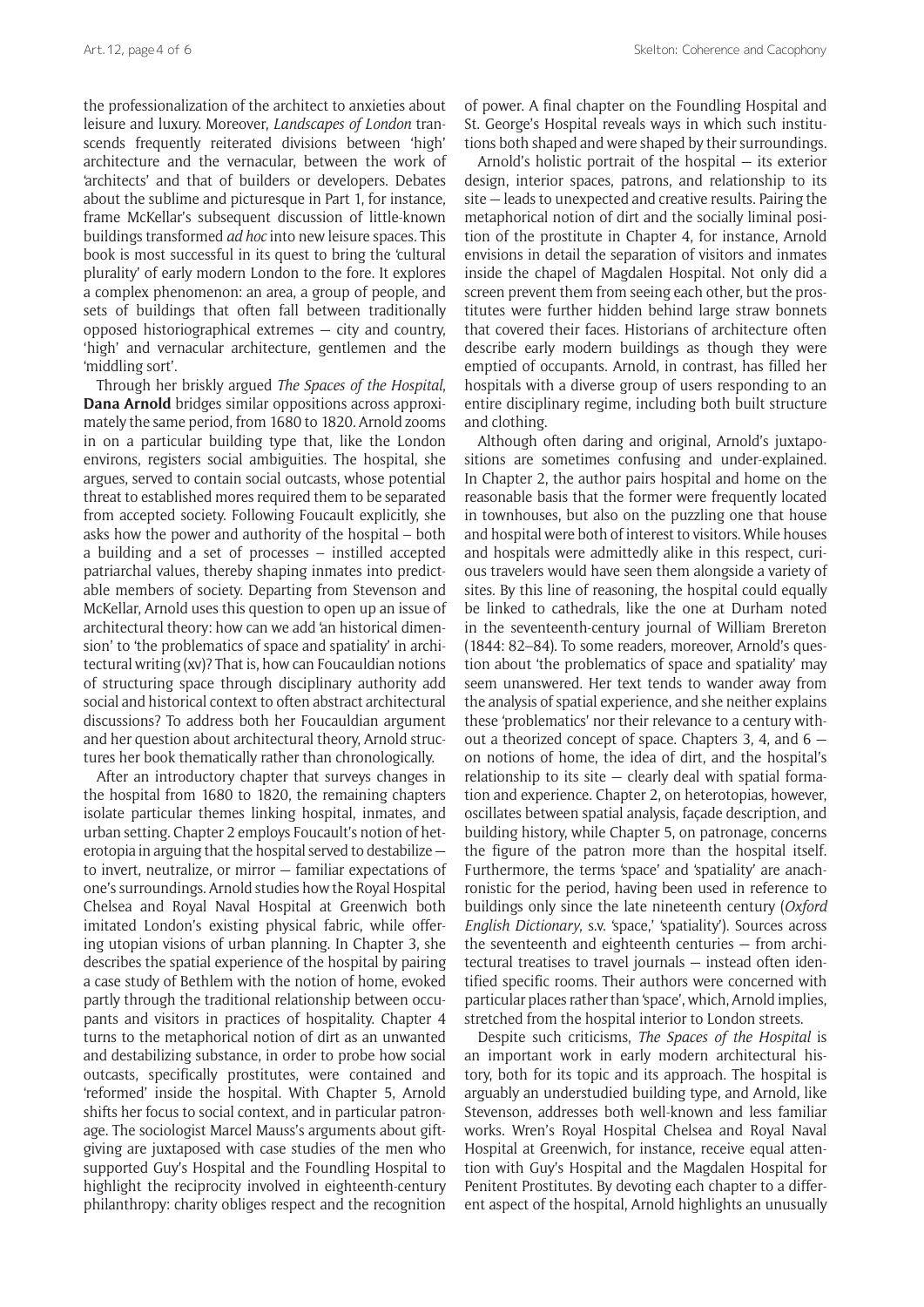wide range of responses to it, encompassing patrons, inmates, visitors, and property owners. Through a variety of interpretive keys and sources — from the metaphorical notion of dirt to Mauss's theories about gift-giving, from archival documents to William Hogarth's paintings — she showcases creative modes of analysis that stretch beyond the usual questions and disciplinary boundaries of architectural history.

The shared methodological approaches of the three studies reviewed here — working outside canonical narratives of architectural history and with equal attention to cultural context — reflect broader trends in studies of seventeenth- and eighteenth-century London. While case studies of individual buildings remain a dominant format of architectural analysis, historians have started to turn to less familiar structures and to view them in a more interdisciplinary light. Tom Foxall, for instance, has examined Wren's Christ's Hospital Writing School in terms of both contemporaneous notions of charity and more traditional building history (2008; see also Walker 2011). Likewise, Matthew Walker has discussed Robert Hooke's College of Physicians alongside similar scientific and medical institutions, and Richard Johns has seen in James Thornhill's frescoes for the dome of St. Paul's Anglican unease about potential misuses of religious images (Johns 2009; Walker 2013; see also Flinn 2012). Early modern London itself, moreover, has become a topic of inquiry beyond architectural history. Important work on this topic has appeared in the *Economic History Review*, the *Journal of Social History*, the *Historical Journal*, and *Studies in English Literature 1500–1900* as well as in interdisciplinary journals like the *Journal of British Studies* and *Eighteenth-Century Studies*  (Wallis 2008; Flinn 2012; Heller 2010; Nenadic 2012; Stage 2009; Johns 2009; Greig 2012).

Within this interdisciplinary framework, scholars have echoed Stevenson's, McKellar's, and Arnold's emphasis on sources and case studies that reveal how early modern Londoners navigated the city's density of experiences. Letters, diaries, inventories, newspapers, drawings, prints, buildings, plays, and sale goods underscore the unease generated by overwhelming urban experience and the corresponding responses to that unease. Hannah Greig has considered how the titled nobility transformed the seemingly inclusive spaces of London's pleasure gardens into exclusive environments that reinforced well-established social distinctions (2012). Kate Smith has explored how late eighteenth-century shoppers sorted through the panoply of objects on display in shops through the sense of touch, and Patrick Wallis has discussed how apothecaries designed the displays of their shops to mitigate anxiety about the effectiveness of medicines and the deceit involved in shopping (Smith 2012; Wallis 2008). Across disciplines, historians are seeking to reinsert users and viewers into once-empty London spaces by turning to primary sources that recreate eyewitness reactions and established expectations and by choosing case studies that evoke historical tensions, for instance the conflict between sociability and social status.

Through their book-length studies, Stevenson, McKellar, and Arnold are able to trace broader cultural

and chronological narratives than those available to more tightly focused articles. Elisabeth Kieven's overview, for example, of Alessandro Galilei's time in England is rare in addressing more than one type of building; she surveys Galilei's projects for country houses, royal palaces, and churches (Kieven 2008). Vandra Costello's analysis of Dublin's leisure spaces and Patrick Wallis's study of London's apothecary shops are similarly unusual in widening their view beyond a single century (Costello 2007; Wallis 2008; see also Guerci 2009 and Harding 2008). In fact, Stevenson, McKellar, and Arnold explicitly blend themes raised by recent articles. Stevenson deepens our understanding of seventeenth-century City-Crown tensions by merging the role of the architect from Matthew Walker's account of Wren's and Hooke's collaboration on the Monument with religious anxieties like those noted by Richard Johns at St. Paul's (Johns 2009; Walker 2011). McKellar's discussion of visual and textual depictions of London, her analysis of early modern leisure, and her elucidation of the relationship of domestic to leisure spaces finds repeated resonances in articles by John Bonehill, Vandra Costello, Hannah Greig, and Benjamin Heller (Bonehill 2012; Costello 2007; Greig 2012; Heller 2010). Likewise, Dana Arnold's evocation of the anxieties and reforming impulses surrounding the hospital have echoes in the debates about charity in connection with Wren's Christ's Hospital Writing School and in suspicions about the 'retail' practice of early modern medicine (Foxall 2008; Wallis 2008).

Through books and articles alike, historians across disciplines are thus stressing the complexities of experience inherent in the hectic density of seventeenth- and eighteenth-century London. Although such experiences were a source of anxiety for early modern Londoners, scholars are finding them a rich resource for examining a wide range of themes pertinent to the early modern capital. Classicism and its resonances, the relationship between vernacular and 'high' architecture, connections between urban, suburban, and rural areas, the ambiguities of early modern leisure, challenges to an ever-fluid social hierarchy, definitions of public and private spheres, and the tensions surrounding gender all were manifest in and around London. The books reviewed here, in other words, both respond to and reflect historians' concerns of the moment. All three books were published in the same year, 2013, and two by the same publisher, Yale University Press. All three focus on the untidy, changeable city of the long eighteenth century and foreground ways in which familiar architectural narratives have broken down. Classicism is simply one among many themes for Christine Stevenson. Elizabeth McKellar calls explicitly for a multifaceted narrative with her emphasis on the built environment as an inherently variable 'terrain' (xii). Dana Arnold devotes only a third of her book — two of six chapters — to a classic 'architectural' topic, namely the urban context of the hospital.

The simultaneous appearance of these three volumes, with their holistic, interdisciplinary portraits of London, may mark a broader shift in early modern English architectural history. In a field increasingly tipping toward